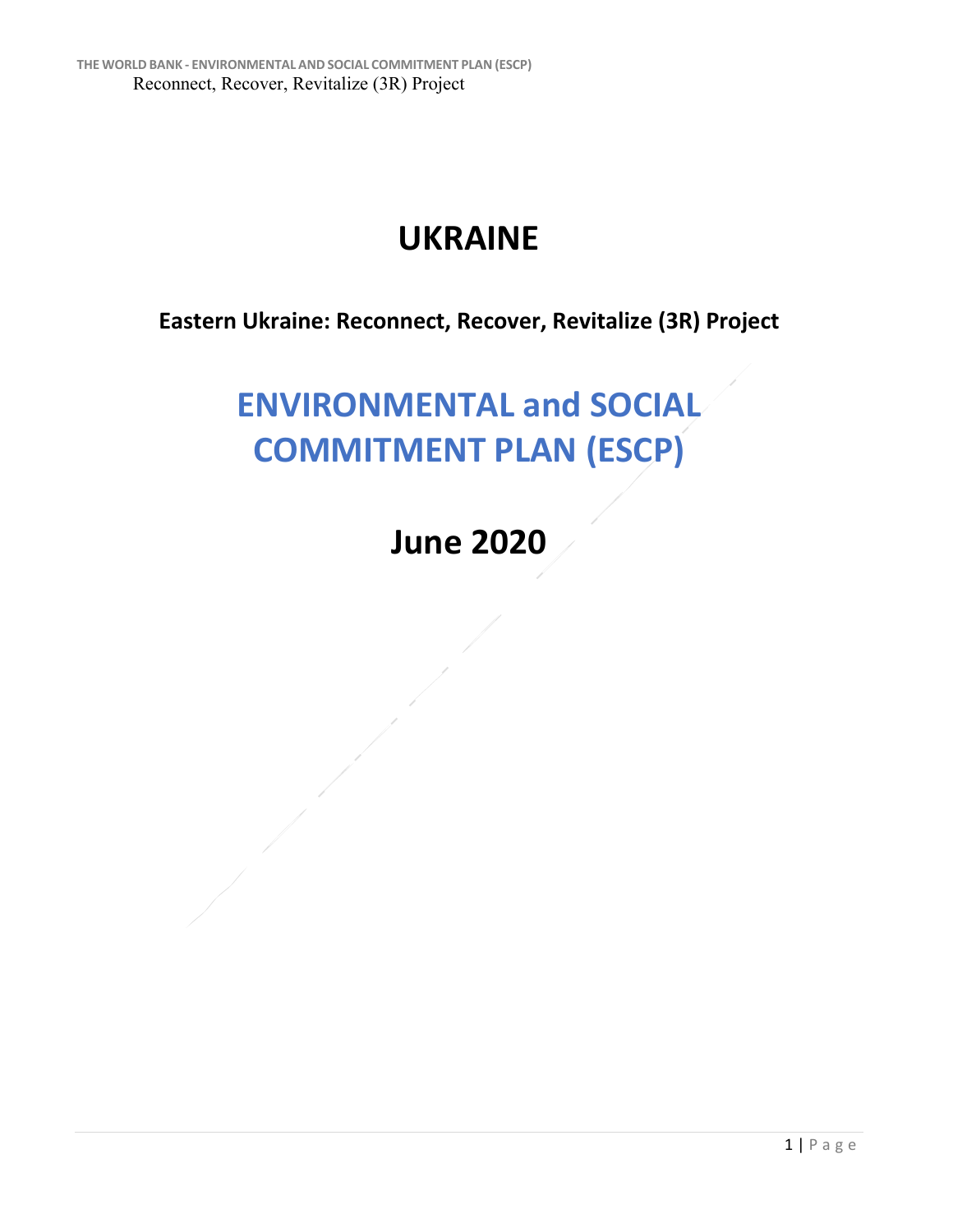## **ENVIRONMENTAL AND SOCIAL COMMITMENT PLAN**

- 1. Ukraine (hereinafter, the **Borrower**) will implement the Reconnect, Recover, Revitalize (3R) Project (the **Project**), with the involvement of the following agencies: the Ministry for Reintegration of Temporarily Occupied Territories of Ukraine (implementing Components 2, 3 and 4) and the State Road Agency of Ukraine (implementing Component 1), and their respective PIUs (hereinafter, PIUs). The International Bank for Reconstruction and Development (hereinafter the **Bank***)* has agreed to provide financing for the Project.
- 2. The Borrower shall implement material measures and actions so that the Project is implemented in accordance with the Environmental and Social Standards (**ESSs**). This Environmental and Social Commitment Plan (**ESCP**) sets out material measures and actions, any specific documents or plans, as well as the timing for each of these.
- 3. The Borrower shall also comply with the provisions of any other E&S documents required under the ESF and referred to in this ESCP, such as Environmental and Social Management Framework (ESMF), Resettlement Policy Framework (RPF), Labor Management Procedures (LMP), and Stakeholder Engagement Plans (SEP), and the timelines specified in those E&S documents.
- 4. The Borrower is responsible for compliance with all requirements of the ESCP even when implementation of specific measures and actions is conducted by the Ministry, agency or unit referenced in 1. above.
- 5. Implementation of the material measures and actions set out in this ESCP shall be monitored and reported to the Bank as required by the ESCP and the conditions of the legal agreement, and the Bank shall monitor and assess progress and completion of the material measures and actions throughout implementation of the Project.
- 6. As agreed by the Bank and the Borrower, this ESCP may be revised from time to time during Project implementation, to reflect adaptive management of Project changes and unforeseen circumstances or in response to assessment of Project performance conducted under the ESCP itself. In such circumstances, the Borrower shall agree to the changes with the Bank and will update the ESCP to reflect such changes. Agreement on changes to the ESCP shall be documented through the exchange of letters signed between the Bank and the Borrower. The Borrower shall, through implementing agencies referenced above under 1., promptly disclose the updated ESCP.
- 7. Where Project changes, unforeseen circumstances, or Project performance result in changes to the risks and impacts during Project implementation, the Borrower shall provide additional funds, if needed, to implement actions and measures to address such risks and impacts as identified in the ESMF, RPF, LMP, and SEP.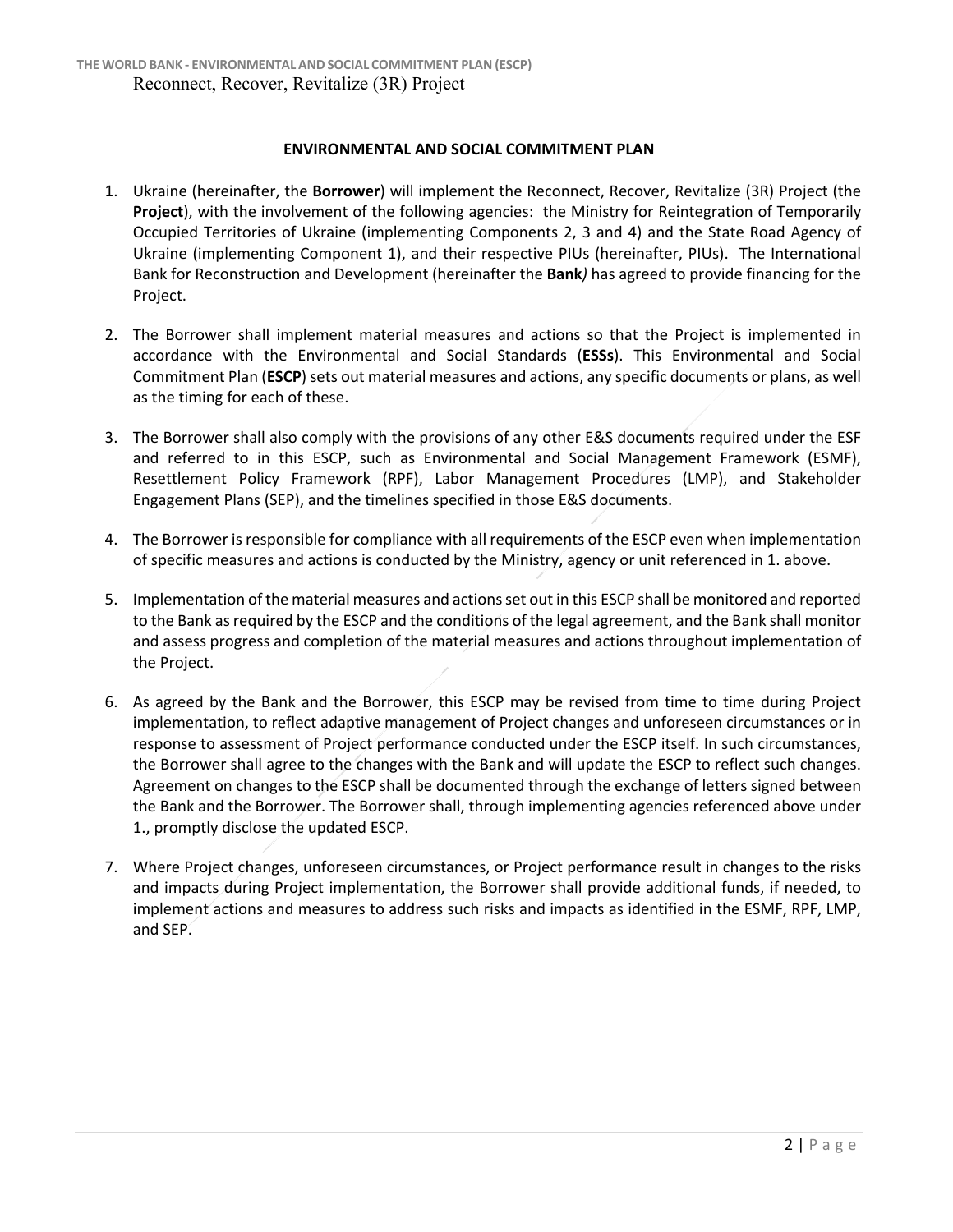|     | <b>MATERIAL MEASURES AND ACTIONS</b>                                                                                                                                                                                                                                                                                                                                                                                                                                                                                                                                                                                                                       | <b>TIMEFRAME</b>                                                                                                                                                                                         | <b>RESPONSIBILE ENTITY/AUTHORITY</b>                                                                                                                                                                                                   |
|-----|------------------------------------------------------------------------------------------------------------------------------------------------------------------------------------------------------------------------------------------------------------------------------------------------------------------------------------------------------------------------------------------------------------------------------------------------------------------------------------------------------------------------------------------------------------------------------------------------------------------------------------------------------------|----------------------------------------------------------------------------------------------------------------------------------------------------------------------------------------------------------|----------------------------------------------------------------------------------------------------------------------------------------------------------------------------------------------------------------------------------------|
|     | <b>MONITORING AND REPORTING</b>                                                                                                                                                                                                                                                                                                                                                                                                                                                                                                                                                                                                                            |                                                                                                                                                                                                          |                                                                                                                                                                                                                                        |
| Α   | <b>REGULAR REPORTING</b>                                                                                                                                                                                                                                                                                                                                                                                                                                                                                                                                                                                                                                   |                                                                                                                                                                                                          |                                                                                                                                                                                                                                        |
|     | Prepare and submit to the Bank regular monitoring reports on the<br>environmental, social, health and safety (ESHS) performance of the<br>Project, including but not limited to the implementation of the ESCP,<br>status of preparation and implementation of E&S documents required<br>under the ESCP, stakeholder engagement activities, functioning of the<br>grievance mechanisms.                                                                                                                                                                                                                                                                    | Quarterly reporting beginning with the<br>first quarter following the Effectiveness<br>Date<br>Throughout Project implementation                                                                         | The State Road Agency of Ukraine and the<br>Ministry for Reintegration of Temporarily<br>Occupied Territories as part of 3R project<br>reporting processes                                                                             |
| B   | <b>INCIDENTS AND ACCIDENTS</b><br>Promptly notify the Bank of any incident or accident related to the<br>Project which has, or is likely to have, a significant adverse effect on the<br>environment, the affected communities, the public or workers. Provide<br>sufficient detail regarding the incident or accident, indicating immediate<br>measures taken or that are planned to be taken to address it, and any<br>information provided by any contractor and supervising entity, as<br>appropriate. Subsequently, as per the Bank's request, prepare a report<br>on the incident or accident and propose any measures to prevent its<br>recurrence. | Throughout project implementation<br>Notify the Bank within 48 hours after<br>learning of the incident or accident<br>A subsequent report would be provided<br>within a timeframe acceptable to the Bank | The State Road Agency of Ukraine and the<br>Ministry for Reintegration of Temporarily<br><b>Occupied Territories</b>                                                                                                                   |
|     | ESS 1: ASSESSMENT AND MANAGEMENT OF ENVIRONMENTAL AND SOCIAL RISKS AND IMPACTS                                                                                                                                                                                                                                                                                                                                                                                                                                                                                                                                                                             |                                                                                                                                                                                                          |                                                                                                                                                                                                                                        |
| 1.1 | <b>ORGANIZATIONAL STRUCTURE</b>                                                                                                                                                                                                                                                                                                                                                                                                                                                                                                                                                                                                                            |                                                                                                                                                                                                          |                                                                                                                                                                                                                                        |
|     | Establish an organizational structure/Project Implementation Units with<br>qualified staff to support management of risks including social and<br>environment specialists, and public relation/stakeholder engagement<br>specialist responsible for ensuring full compliance with the ESF and<br>relevant instruments                                                                                                                                                                                                                                                                                                                                      | Three months after Project Effectiveness<br>Date and maintained throughout Project<br>implementation                                                                                                     | The State Road Agency of Ukraine and the<br>Ministry for Reintegration of Temporarily<br>Occupied Territories (UAD PIU already<br>established; MRTOT PIU to be established<br>within three months after Project<br>Effectiveness Date) |
|     |                                                                                                                                                                                                                                                                                                                                                                                                                                                                                                                                                                                                                                                            |                                                                                                                                                                                                          |                                                                                                                                                                                                                                        |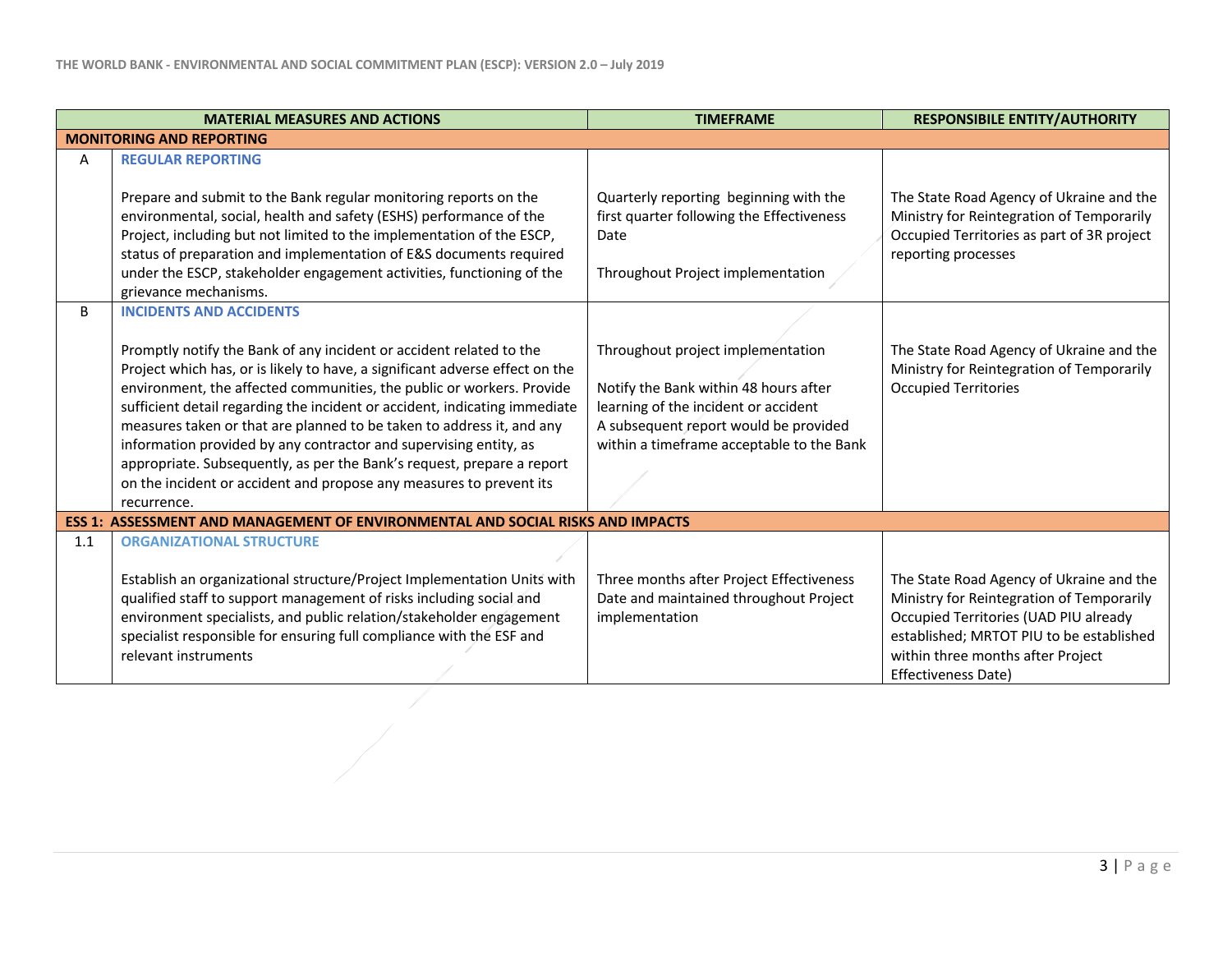|     | <b>MATERIAL MEASURES AND ACTIONS</b>                                                                                                                                                                                                                                                                                                                                                                                                                                                                                                                     | <b>TIMEFRAME</b>                                                                                                                                                                                                                                                                                                                                                   | <b>RESPONSIBILE ENTITY/AUTHORITY</b>                                                                                 |
|-----|----------------------------------------------------------------------------------------------------------------------------------------------------------------------------------------------------------------------------------------------------------------------------------------------------------------------------------------------------------------------------------------------------------------------------------------------------------------------------------------------------------------------------------------------------------|--------------------------------------------------------------------------------------------------------------------------------------------------------------------------------------------------------------------------------------------------------------------------------------------------------------------------------------------------------------------|----------------------------------------------------------------------------------------------------------------------|
| 1.2 | <b>ENVIRONMENTAL AND SOCIAL ASSESSMENT</b><br>Undertake environmental and social screening of proposed subprojects<br>against key social and environmental risks in accordance with the<br>Environmental and Social Management Framework (ESMF) which has<br>been prepared for the Project and disclosed and adopted by the<br>Borrower; provide written social and environmental screening report<br>quarterly                                                                                                                                          | Quarterly and throughout Project<br>implementation<br>Screening for sub-projects with E&S<br>impacts and risks shall not be undertaken<br>until the PIU within the Ministry for<br>Reintegration of Temporarily Occupied<br>Territories is established with the requisite<br>Environmental and Social staff in place                                               | The State Road Agency of Ukraine and the<br>Ministry for Reintegration of Temporarily<br><b>Occupied Territories</b> |
| 1.3 | <b>MANAGEMENT TOOLS AND INSTRUMENTS</b><br>For all subprojects approved for financing under the Project, draft,<br>adopt, and implement the individual subproject Environmental and<br>Social Management Plans (ESMPs) pursuant to the ESMF (and<br>templated ESMP) in a manner consistent with the ESSs and acceptable<br>to the Bank                                                                                                                                                                                                                   | Once finalized the ESMPs shall be<br>implemented throughout Project<br>implementation period. No activities that<br>may have social or environmental impacts<br>should be undertaken until the PIU within<br>the Ministry for Reintegration of<br>Temporarily Occupied Territories is<br>established with the requisite<br>Environmental and Social staff in place | The State Road Agency of Ukraine and the<br>Ministry for Reintegration of Temporarily<br><b>Occupied Territories</b> |
| 1.4 | Incorporate the relevant aspects of the ESCP, including requirement to<br>comply with ESMP and Labor Management Procedures, into the ESHS<br>specifications of the procurement documents. Ensure that the<br>requirement to produce Contractor's ESMP, LMPs, GRM for Contractor's<br>personnel, and ESHS Code of Conduct are included into bidding<br>documents for civil works contracts.<br>Thereafter ensure that the contractors comply with the ESHS<br>specifications of their respective contracts.<br><b>ESS 2: LABOR AND WORKING CONDITIONS</b> | Throughout Project implementation                                                                                                                                                                                                                                                                                                                                  | The State Road Agency of Ukraine and the<br>Ministry for Reintegration of Temporarily<br><b>Occupied Territories</b> |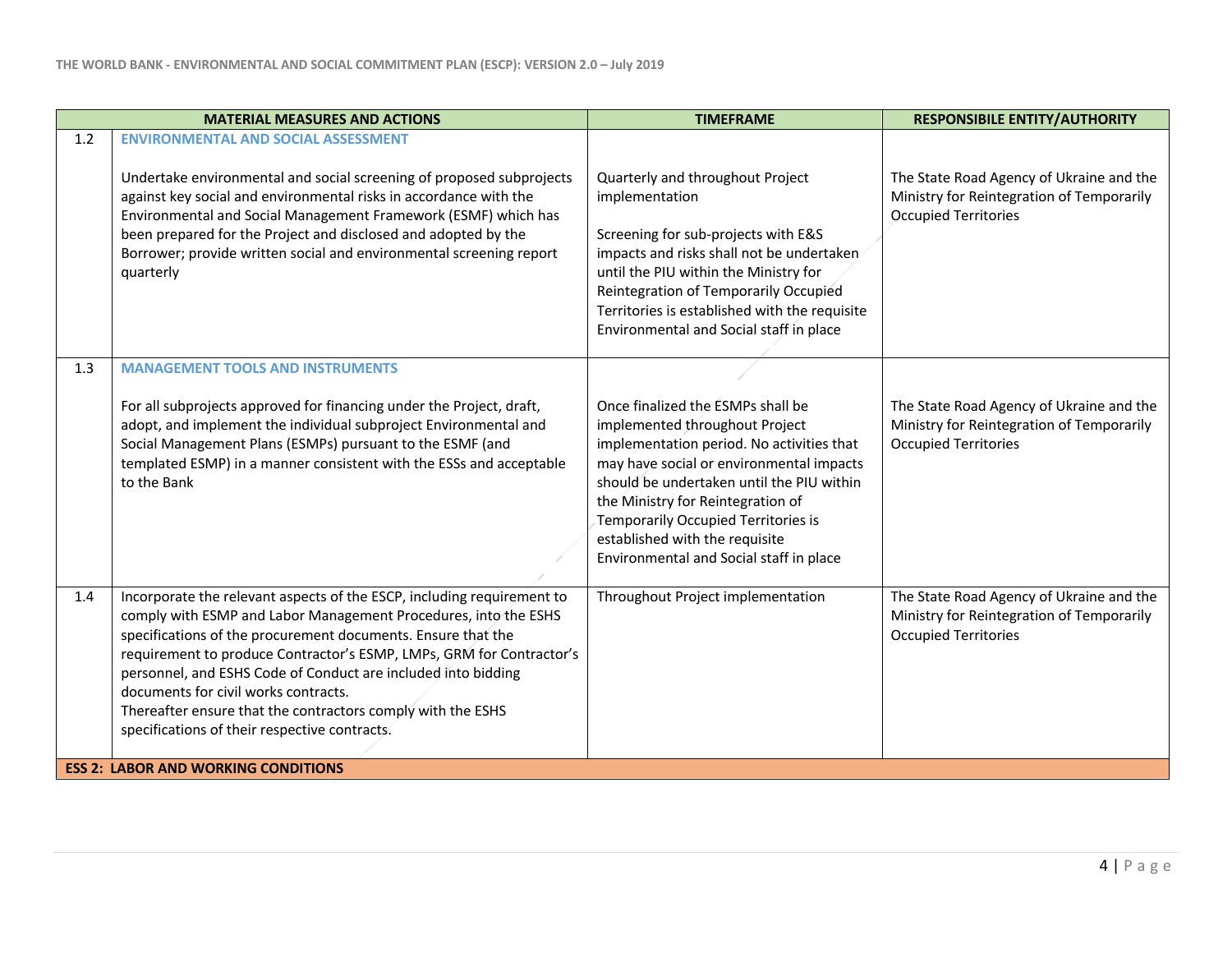|     | <b>MATERIAL MEASURES AND ACTIONS</b>                                                                                                                                                                                                                                                                                                                                                                                                                               | <b>TIMEFRAME</b>                                                                                                                                             | <b>RESPONSIBILE ENTITY/AUTHORITY</b>                                                                                 |
|-----|--------------------------------------------------------------------------------------------------------------------------------------------------------------------------------------------------------------------------------------------------------------------------------------------------------------------------------------------------------------------------------------------------------------------------------------------------------------------|--------------------------------------------------------------------------------------------------------------------------------------------------------------|----------------------------------------------------------------------------------------------------------------------|
| 2.1 | <b>LABOR MANAGEMENT PROCEDURES</b><br>Implement the Labor Management Procedures (LMPs) that have been<br>developed for the Project.                                                                                                                                                                                                                                                                                                                                | Throughout project implementation                                                                                                                            | The State Road Agency of Ukraine and the<br>Ministry for Reintegration of Temporarily<br><b>Occupied Territories</b> |
| 2.2 | <b>GRIEVANCE MECHANISM FOR PROJECT WORKERS</b>                                                                                                                                                                                                                                                                                                                                                                                                                     |                                                                                                                                                              |                                                                                                                      |
|     | Establish, maintain, and operate a grievance mechanism for Project<br>workers, as described in the LMP and consistent with ESS2.                                                                                                                                                                                                                                                                                                                                   | GRM to be established not later than the<br>Effectiveness Date and prior to engaging<br>Project workers and maintained<br>throughout Project implementation. | The State Road Agency of Ukraine and the<br>Ministry for Reintegration of Temporarily<br><b>Occupied Territories</b> |
| 2.3 | <b>OCCUPATIONAL HEALTH AND SAFETY (OHS) MEASURES</b>                                                                                                                                                                                                                                                                                                                                                                                                               |                                                                                                                                                              |                                                                                                                      |
|     | Prepare, adopt, and implement occupational, health and safety (OHS)<br>measures specified in the ESMP.                                                                                                                                                                                                                                                                                                                                                             | Before start of civil work and thereinafter<br>throughout project implementation                                                                             | The State Road Agency of Ukraine and the<br>Ministry for Reintegration of Temporarily<br><b>Occupied Territories</b> |
| 2.4 | MRTOT shall enter into an agreement with the State Emergency Service<br>of Ukraine to: (i) conduct an initial assessment of mine/UXO risks in<br>project areas to inform design/feasibility studies for infrastructure<br>investments; (ii) undertake a mine/UXO technical survey in chosen civil<br>works locations as required based on the initial assessment; and (iii)<br>conduct any mine/UXO removal according to national and international<br>procedures. | Prior to effectiveness                                                                                                                                       | The Ministry for Reintegration of<br><b>Temporarily Occupied Territories</b>                                         |
|     | MRTOT shall hire a demining/UXO contractor to provide independent<br>technical, financial and legal advice on all aspects of land<br>mine/UXO-related activities of the project, with terms of reference<br>acceptable to the Bank.<br><b>ESS 3: RESOURCE EFFICIENCY AND POLLUTION PREVENTION AND MANAGEMENT</b>                                                                                                                                                   | Prior to tendering civil works                                                                                                                               |                                                                                                                      |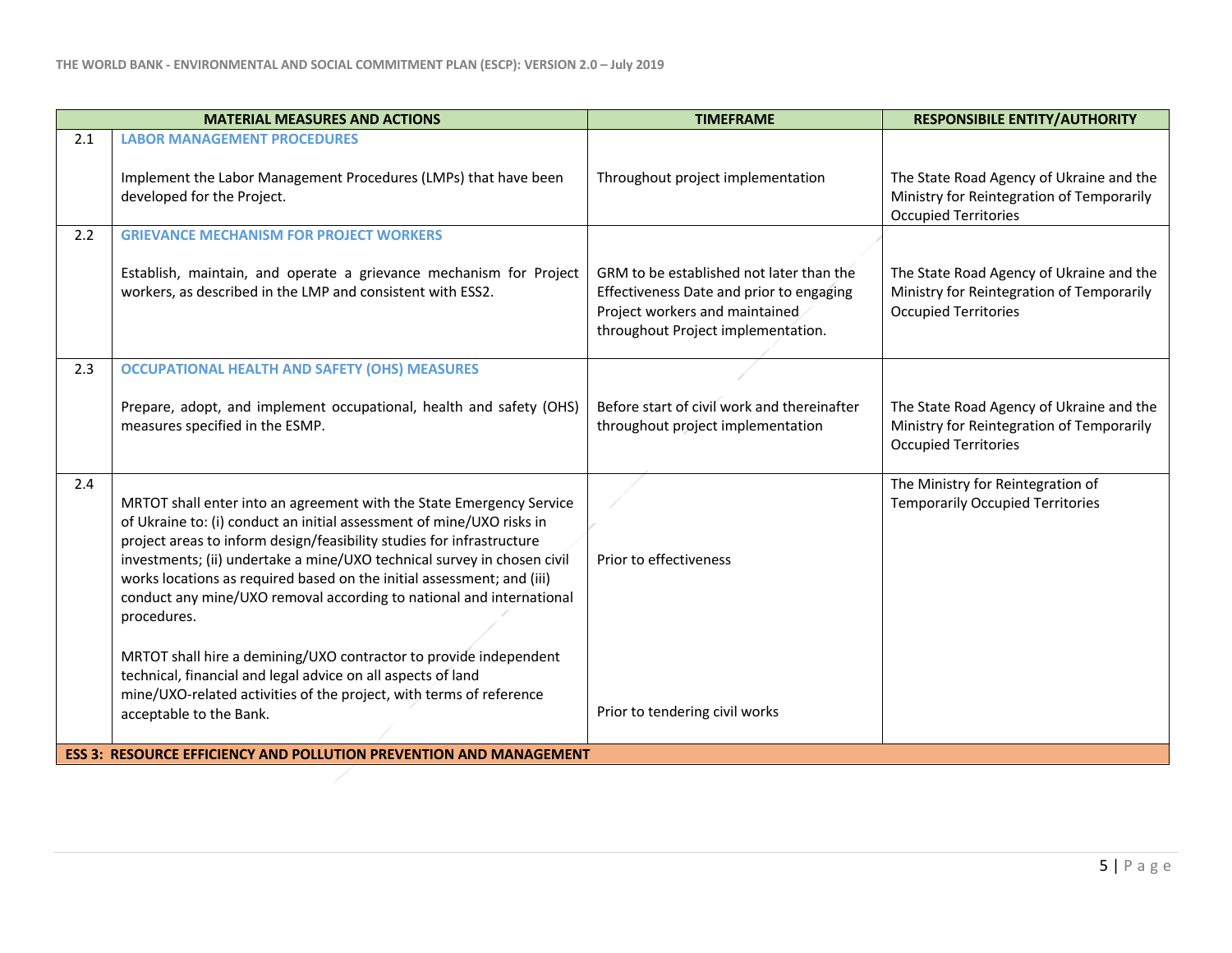|                                                                                       | <b>MATERIAL MEASURES AND ACTIONS</b>                                                                                                                                                                                                                                                                                      | <b>TIMEFRAME</b>                                                                                                                       | <b>RESPONSIBILE ENTITY/AUTHORITY</b>                                                                                 |
|---------------------------------------------------------------------------------------|---------------------------------------------------------------------------------------------------------------------------------------------------------------------------------------------------------------------------------------------------------------------------------------------------------------------------|----------------------------------------------------------------------------------------------------------------------------------------|----------------------------------------------------------------------------------------------------------------------|
| 3.1                                                                                   | RESOURCE EFFICIENCY AND POLLUTION PREVENTION AND<br><b>MANAGEMENT</b>                                                                                                                                                                                                                                                     |                                                                                                                                        |                                                                                                                      |
|                                                                                       | Incorporate requirement that technical design should be resource-<br>efficient, focused on preventing pollution, envisage climate change<br>adaptation measures, sustainable and environmentally-sound,<br>accessible and inclusive into procurement documents                                                            | Prior to tendering design works<br>Throughout project implementation                                                                   | The State Road Agency of Ukraine and the<br>Ministry for Reintegration of Temporarily<br>Occupied Territories        |
| 3.2                                                                                   | Include measures to prevent pollution during construction and<br>operation into Contractors' ESMPs (including development of Waste<br>Management Plan) following guiding principles of the ESS 3, ESMF and<br>the WBG EHS Guidelines, and duly applied                                                                    | Throughout project implementation                                                                                                      | The State Road Agency of Ukraine and the<br>Ministry for Reintegration of Temporarily<br><b>Occupied Territories</b> |
| 3.3                                                                                   | For subprojects that may cause increase in use of pesticides down the<br>line, develop Pesticide Management Plan                                                                                                                                                                                                          | Two months after confirming the sub-<br>projects following the E&S screening, and<br>thereinafter throughout project<br>implementation | The State Road Agency of Ukraine and the<br>Ministry for Reintegration of Temporarily<br><b>Occupied Territories</b> |
| 3.4                                                                                   | For subprojects that would generate solid/liquid waste or any other by-<br>products at operational stage, develop Waste Management Plan for<br>operational stage                                                                                                                                                          | Three months before end of civil works                                                                                                 | The State Road Agency of Ukraine and the<br>Ministry for Reintegration of Temporarily<br><b>Occupied Territories</b> |
|                                                                                       | <b>ESS 4: COMMUNITY HEALTH AND SAFETY</b>                                                                                                                                                                                                                                                                                 |                                                                                                                                        |                                                                                                                      |
| 4.1                                                                                   | <b>TRAFFIC AND ROAD SAFETY</b>                                                                                                                                                                                                                                                                                            |                                                                                                                                        |                                                                                                                      |
|                                                                                       | Measures to protect community health and safety during construction<br>(including development and implementation of Traffic Management<br>Plan) are included into Contractors' ESMPs following guiding principles<br>of the ESF and ESMF and duly applied                                                                 | Before start of civil works and throughout<br>project implementation                                                                   | The State Road Agency of Ukraine and the<br>Ministry for Reintegration of Temporarily<br><b>Occupied Territories</b> |
| 4.2                                                                                   | <b>COMMUNITY HEALTH AND SAFETY</b><br>Prepare, adopt, and implement measures and action to assess and<br>manage specific risks and impacts to the community arising from Project<br>activities, and include these measures in the ESMPs to be prepared in<br>accordance with the ESMF, in a manner acceptable to the Bank | Before start of civil works and throughout<br>project implementation                                                                   | The State Road Agency of Ukraine and the<br>Ministry for Reintegration of Temporarily<br><b>Occupied Territories</b> |
| <b>ESS 5: LAND ACQUISITION, RESTRICTIONS ON LAND USE AND INVOLUNTARY RESETTLEMENT</b> |                                                                                                                                                                                                                                                                                                                           |                                                                                                                                        |                                                                                                                      |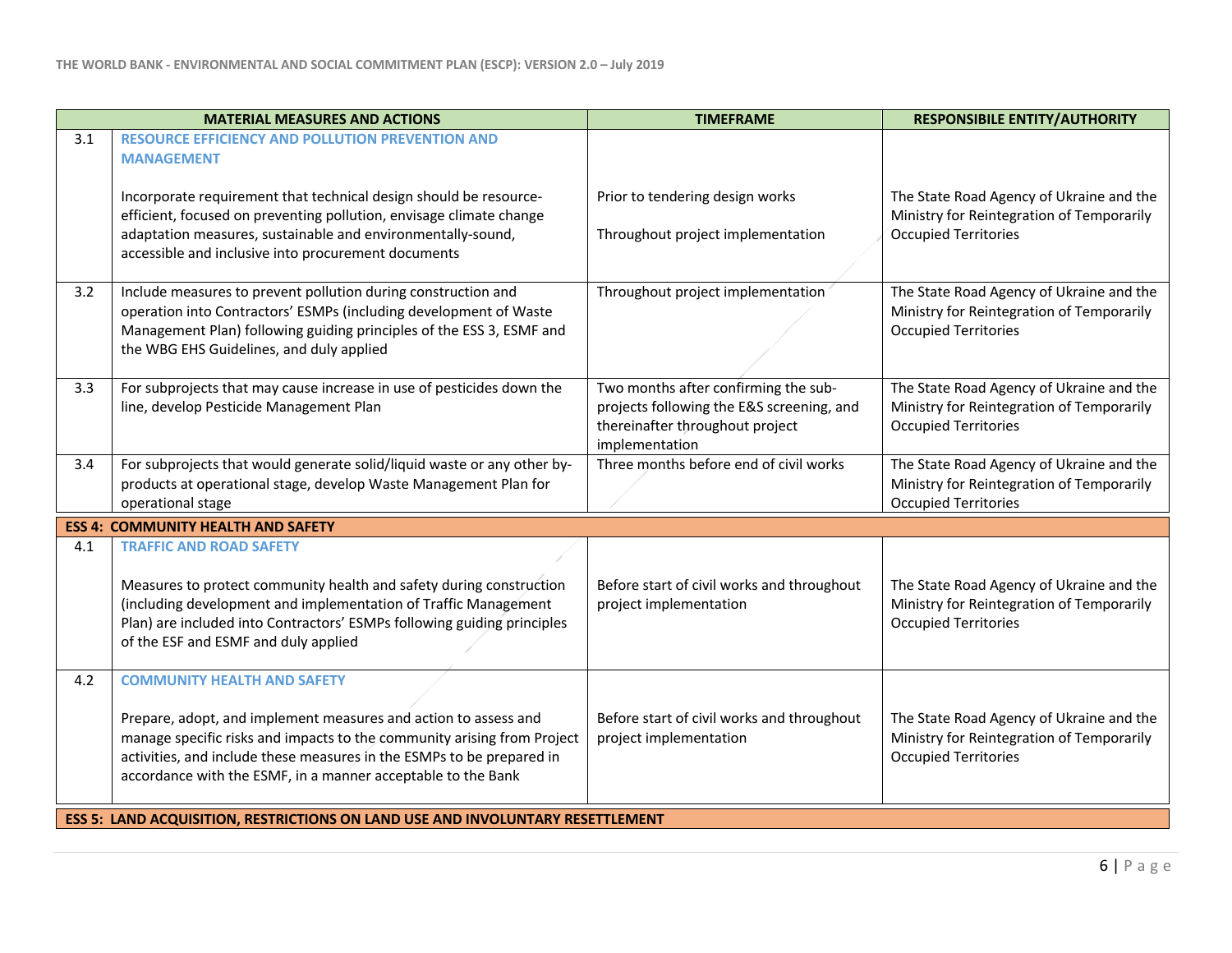| 5.1 | <b>RESETTLEMENT POLICY FRAMEWORK</b>                                                                                                                                                                                                                                                                                                                                                                                                                                                                              |                                                                                                                                                          |                                                                                                                      |
|-----|-------------------------------------------------------------------------------------------------------------------------------------------------------------------------------------------------------------------------------------------------------------------------------------------------------------------------------------------------------------------------------------------------------------------------------------------------------------------------------------------------------------------|----------------------------------------------------------------------------------------------------------------------------------------------------------|----------------------------------------------------------------------------------------------------------------------|
|     | Implement RPF that has been prepared, disclosed and adopted in<br>accordance with ESS 5 and consistent with the requirements (including<br>on preparation of site-specific Resettlement Action Plans (RAPs), if<br>needed) that has been prepared for the Project, all in a manner<br>acceptable to the Bank                                                                                                                                                                                                      | Site-specific RAPs, as required, to be<br>finalized prior to commencing of the specific<br>works and to be followed throughout<br>project implementation | The State Road Agency of Ukraine and the<br>Ministry for Reintegration of Temporarily<br><b>Occupied Territories</b> |
| 5.2 | <b>GRIEVANCE MECHANISM</b>                                                                                                                                                                                                                                                                                                                                                                                                                                                                                        |                                                                                                                                                          |                                                                                                                      |
|     | The grievance redress mechanism (GRM) to address all grievance and<br>complaints should be described in the RPF, RAPs (if any) and SEP                                                                                                                                                                                                                                                                                                                                                                            | Throughout project implementation                                                                                                                        | The State Road Agency of Ukraine and the<br>Ministry for Reintegration of Temporarily<br><b>Occupied Territories</b> |
|     |                                                                                                                                                                                                                                                                                                                                                                                                                                                                                                                   |                                                                                                                                                          |                                                                                                                      |
|     | ESS 6: BIODIVERSITY CONSERVATION AND SUSTAINABLE MANAGEMENT OF LIVING NATURAL RESOURCES                                                                                                                                                                                                                                                                                                                                                                                                                           |                                                                                                                                                          |                                                                                                                      |
| 6.1 | <b>BIODIVERSITY RISKS AND IMPACTS</b>                                                                                                                                                                                                                                                                                                                                                                                                                                                                             |                                                                                                                                                          |                                                                                                                      |
|     | Incorporate requirement to locate and duly protect sensitive<br>environmental habitats (such as Emerald sites, nature protection zones,<br>forest etc.) into procurement documents                                                                                                                                                                                                                                                                                                                                | Prior to tendering civil works<br>Throughout project implementation                                                                                      | The State Road Agency of Ukraine and the<br>Ministry for Reintegration of Temporarily<br><b>Occupied Territories</b> |
|     | <b>ESS 8: CULTURAL HERITAGE</b>                                                                                                                                                                                                                                                                                                                                                                                                                                                                                   |                                                                                                                                                          |                                                                                                                      |
| 8.1 | <b>CHANCE FINDS</b><br>Chance Finds Procedure is provided for in the ESMF and if any cultural<br>heritage objects or intangible cultural heritage are identified during the<br>preparation of sites-specific ESMPs, provisions will be included in all<br>civil works contracts (to which contractors are obligated to adhere)<br>requiring civil works to be conducted in such a way as to avoid any<br>potential adverse impacts on historical monuments and other tangible<br>and intangible cultural heritage | Throughout project implementation                                                                                                                        | The State Road Agency of Ukraine and the<br>Ministry for Reintegration of Temporarily<br><b>Occupied Territories</b> |
|     | <b>ESS 10: STAKEHOLDER ENGAGEMENT AND INFORMATION DISCLOSURE</b>                                                                                                                                                                                                                                                                                                                                                                                                                                                  |                                                                                                                                                          |                                                                                                                      |